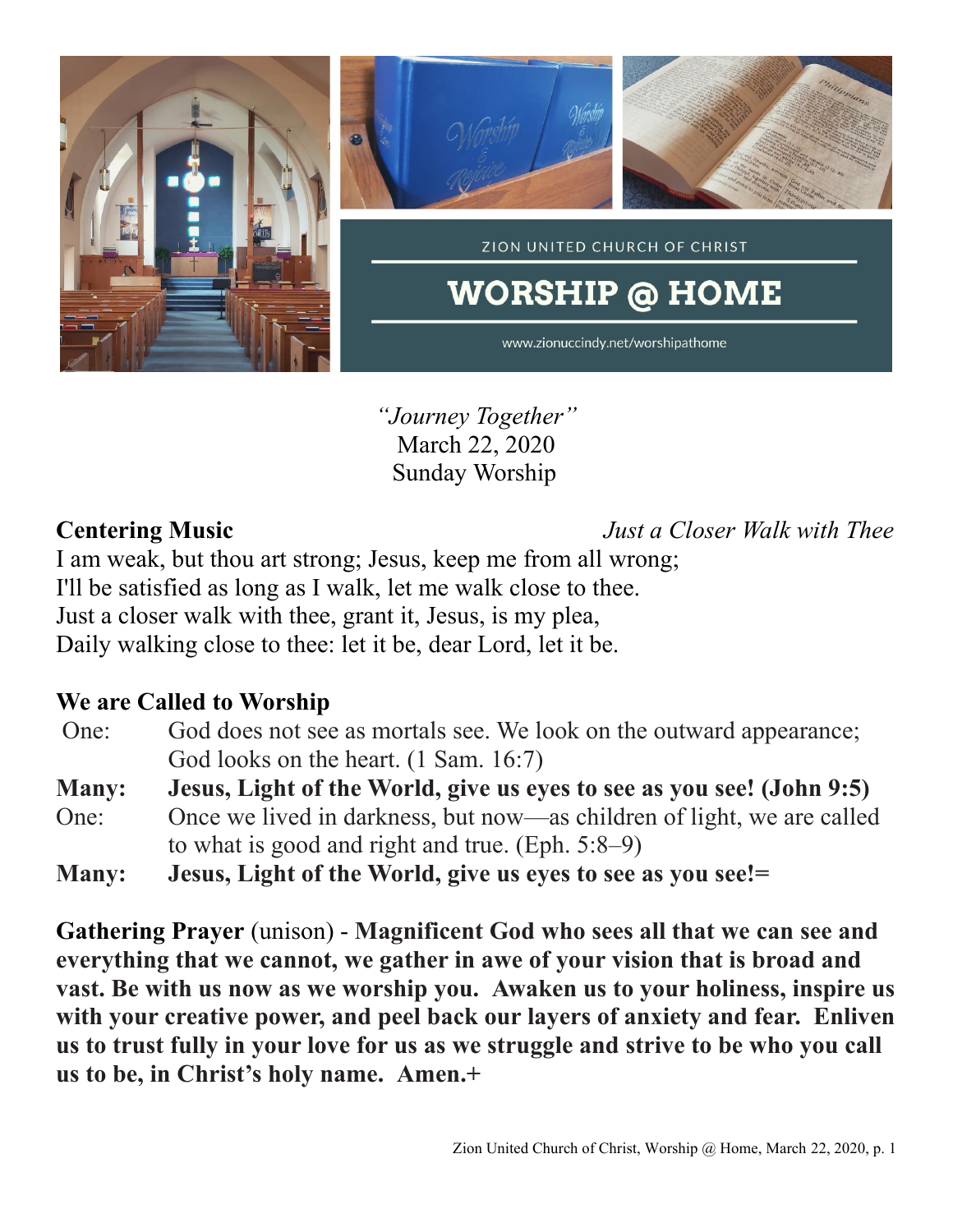ZION UNITED CHURCH OF CHRIST

# **WORSHIP @ HOME**

www.zionuccindy.net/worshipathome

**Song 1** *When I Survey the Wondrous Cross*

# **Sharing Our Joys and Concerns**

## **A Time of Prayer**

*You are welcome to send prayer requests to Pastor Sarah. Spend a few moments connecting with God and lifting up your prayers.*

# **The Lord's Prayer** (unison)

Our Father, who art in heaven, hallowed be thy name, thy kingdom come, thy will be done, on earth as it is in heaven. Give us this day our daily bread. And forgive us our debts, as we forgive our debtors. And lead us not into temptation, but deliver us from evil. For thine is the kingdom, and the power, and the glory, forever. Amen.

**Song 2** *I Want to Walk as a Child of the Light* This is a new song that we have not sung very often. You're invited to pay attention to the words as we seek to share the light of Christ in these days that often feel dark.

## **We Hear God's Word**

Ephesians 5:8-14

<sup>8</sup>For once you were darkness, but now in the Lord you are light. Live as children of light—  $9$  for the fruit of the light is found in all that is good and right and true.  $10$ Try to find out what is pleasing to the Lord.  $11$ Take no part in the unfruitful works of darkness, but instead expose them. <sup>12</sup>For it is shameful even to mention what such people do secretly;  $^{13}$ but everything exposed by the light becomes visible,  $^{14}$ for everything that becomes visible is light. Therefore it says, 'Sleeper, awake!

 Rise from the dead, and Christ will shine on you.'

**Sermon** *Shine Bright*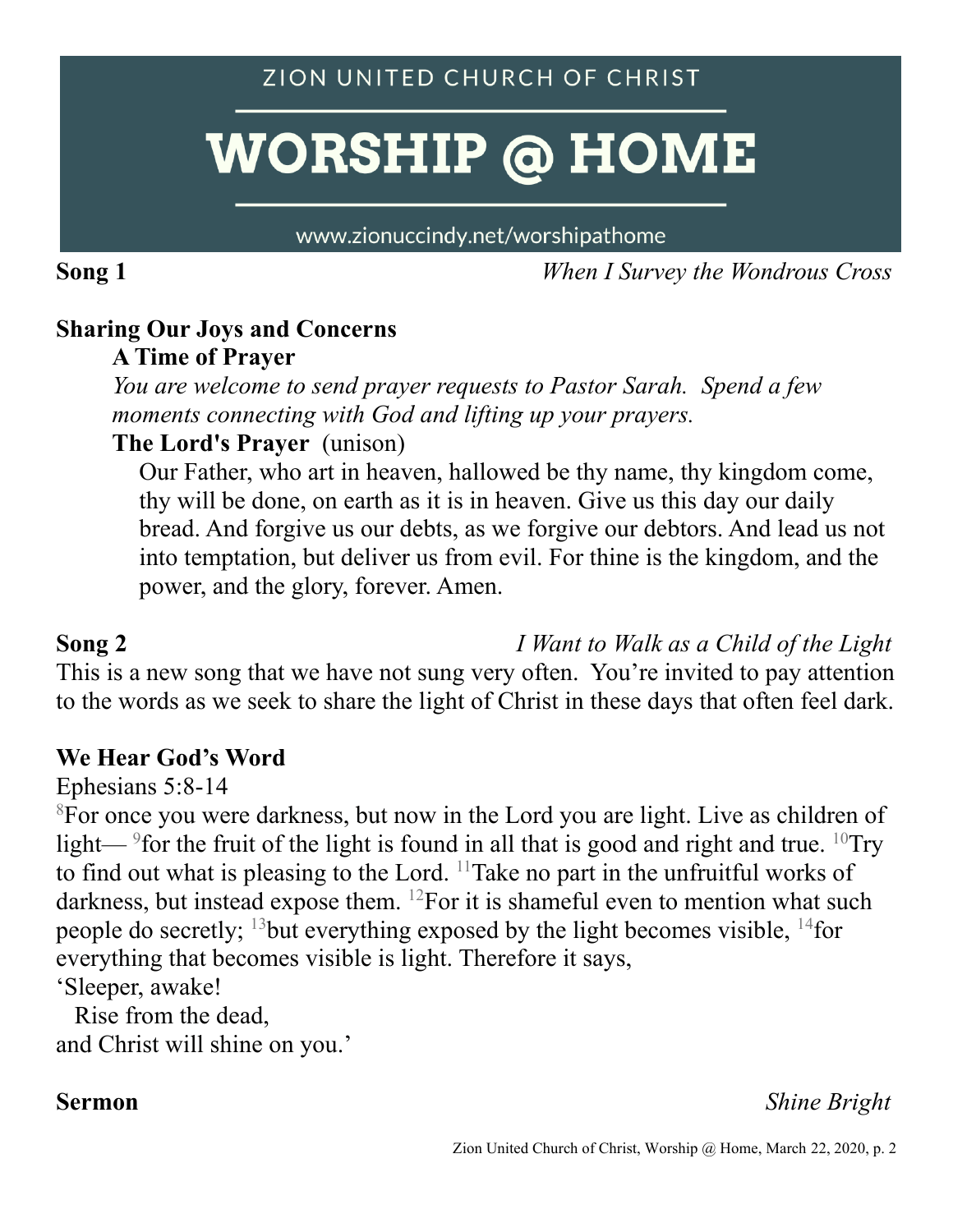ZION UNITED CHURCH OF CHRIST

# **WORSHIP @ HOME**

www.zionuccindy.net/worshipathome

### **Spiritual Practice of the Week – Singing**

One of the great gifts God has given to us that has proven to have the power to sustain and lift up our spirits is the gift of song. Find some time this week to listen to some music that makes your heart sing. YouTube is a great free resource for those hymns you love. Hope Publishing, the publisher of our hymnal, has a great YouTube channel with many of the songs we sing at Zion https://www.youtube.com/user/HopePublishing. There's always the radio, too, or CDs and records you might have around.

A great way to incorporate music into your day is to sing while you are washing your hands. We know we should be washing our hands 20-30 seconds. This collection has been circulating on social media. You might use one of these while washing your hands. One of our members is singing "Jesus Loves Me" during handwashing.

## **20 SECONDS OF HAND WASHING** Lyricz & Prayers

#### Amazing Grace

Amazing grace, how sweet the sound That saved a wretch like me I once was lost, but now am found Was blind but now I see

#### Occupy

Twill call upon Your Name And keep my eyes above the waves When oceans rise My soul will rest in your embrace For I am Yours and You are mine

### The Dowlogy

Praise God from whom all blessings flow Praise Him all creatures here below Praise Him above ye heavenly hosts Praise Father, Son, and Holy Ghast Amen

#### Fairest Lord Jesus

Fairest Lord Jesus, Ruler of all nature O Thou of God and man the Son Thee will I cherish, Thee will I honor. Thou, my soul's glory, joy, and crown!

#### you Say

You say I am loved when I can't feel a thing You say I am strong when I think I am weak You say I am held when I am falling short When I don't belong, oh, You say that I am Yours And I believe

#### Chain Breaker

If you've got pain, He's a pain taker If you feel lost, He's a waymaker If you need freedom or saving He's a prison-shaking Savior If you've got chains, He's a chain breaker.

#### The Lord's Prayer

Our father who art in Heaven Hallowed be thy name. They kingdom come, they will be done, On earth as it is in Heaven. Give us this day our daily bread And forgive us our trespasses, As we forgive those who trespass against us. Lead us not into temptation. But deliver us from evil. For thine is the kingdom, the power, and the glory, forever and ever. Amen.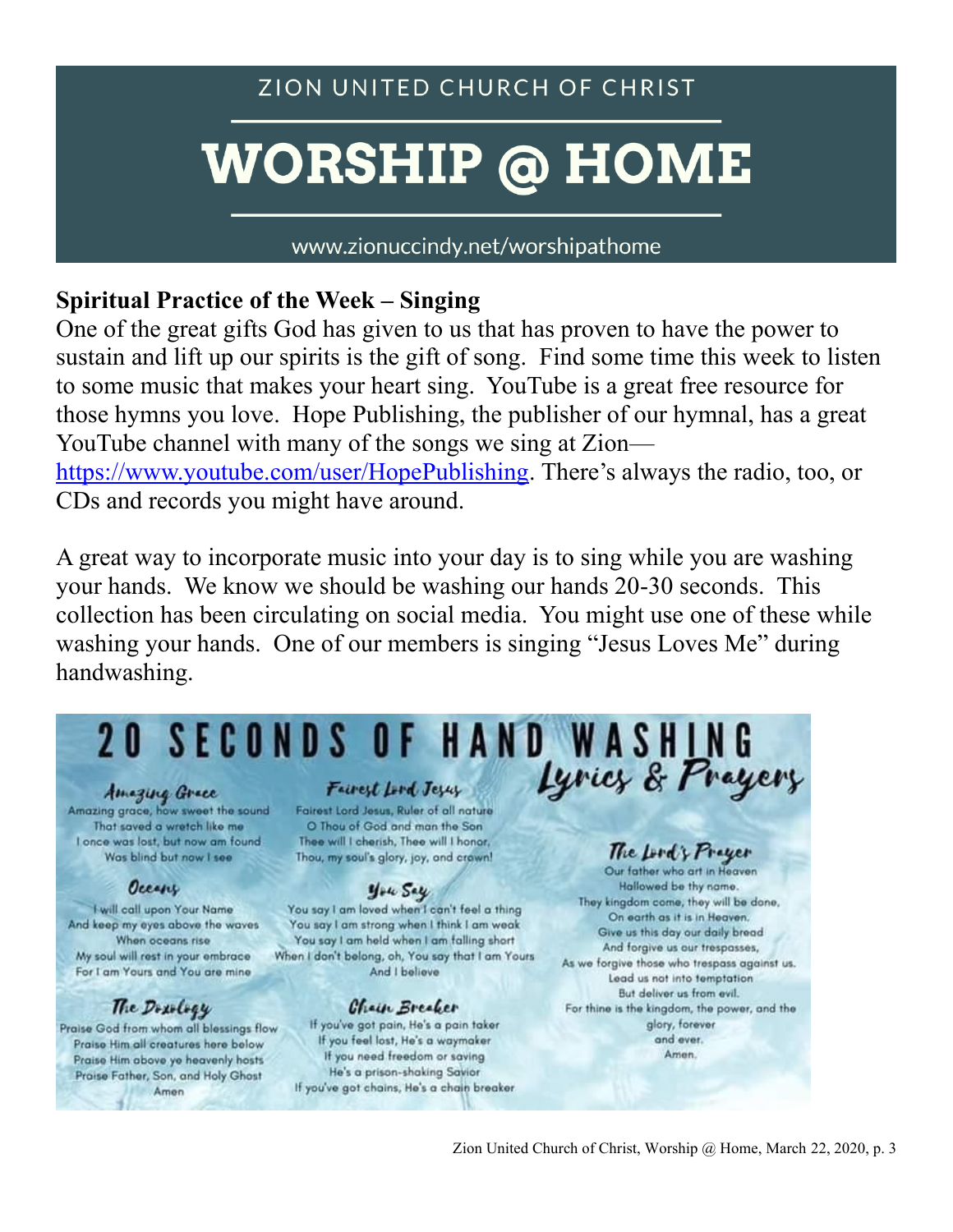ZION UNITED CHURCH OF CHRIST

# **WORSHIP @ HOME**

www.zionuccindy.net/worshipathome

### **We Respond to God's Word with Our Giving**

Friends, we may not be together in person today as we worship, but the ministry of our church goes on. During this time when we are apart, we are still in need financial support for our ministry.

You're invited to take out your checkbook in these moments. As you write out your offering, be prayerful with each letter and number. In times such as these, when money becomes tight and our economy in under strain, God invites us to be generous and give what we can. These are gifts we freely give, as we are able and as we are called.

We ask that you please mail in your offerings to our office.

Zion United Church of Christ 8916 E. Troy Ave. Indianapolis, IN 46239

**\*The Doxology** (Please sing the version that is most meaningful to you) *Version 1 Praise God from whom all blessings flow; Praise him all creatures here below; Praise him above, ye heavenly host: Praise Father, Son, and Holy Ghost. Amen.*

*Version 2 Praise God from whom all blessings flow; Praise God all creatures here below; Praise God for all that love has done; Creator, Christ, and Spirit One. Amen.*